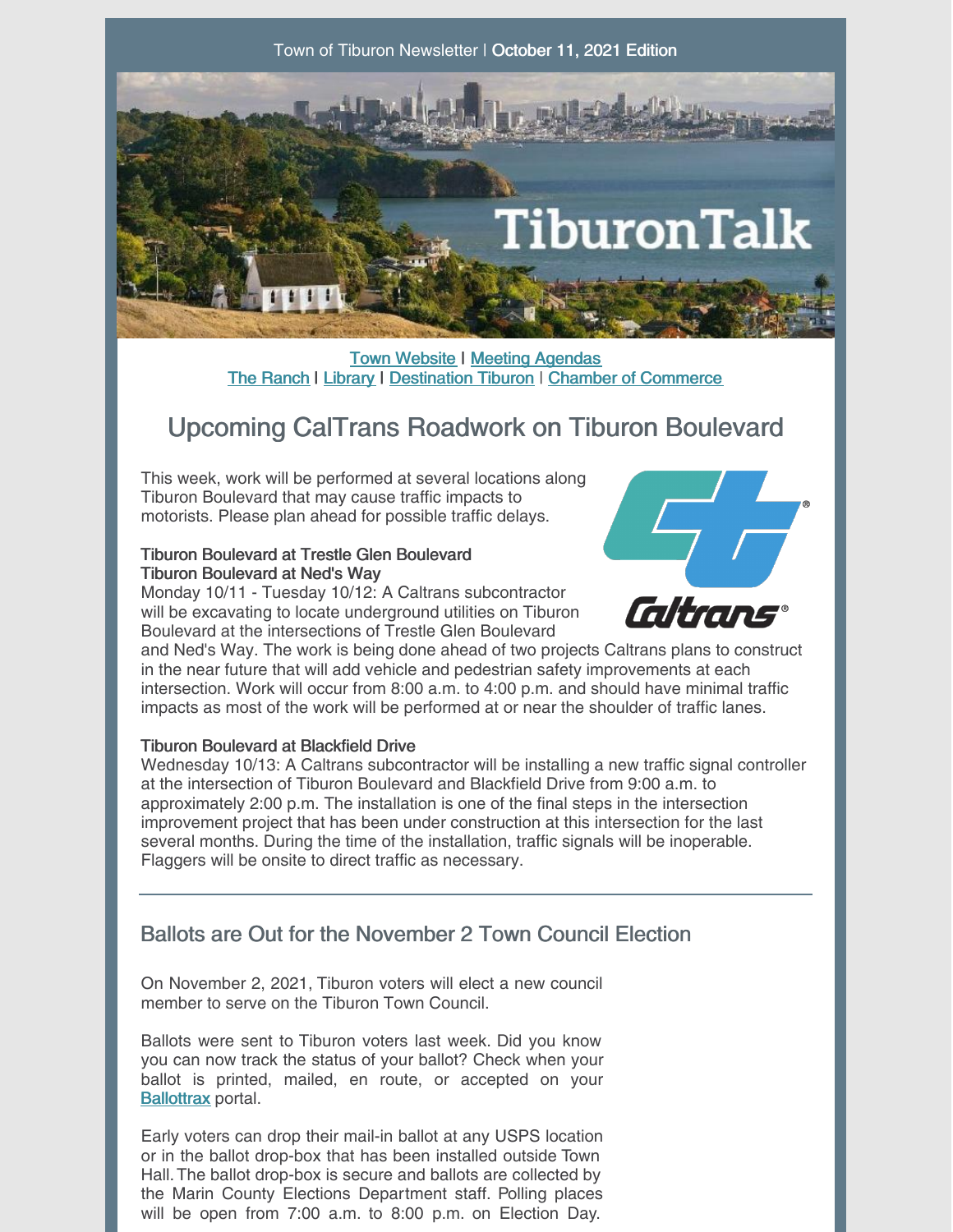Check your sample ballot to confirm your polling place. Inperson voters should bring their mailed ballot and give it to the poll workers to get a new ballot.

Candidate nomination and campaign finance forms are posted on the Town's [website](https://www.townoftiburon.org/377/November-2021). If you would like to get in touch with the candidates, please contact Town Clerk Lea Stefani at [lstefani@townoftiburon.org](mailto:lstefani@townoftiburon.org) or (415)435-7377.



### Zonehaven Launched: Know Your Zone

The Marin County Sheriff's Office, along with all Marin municipalities and the Marin Wildfire Prevention Authority, have launched a new web-based evacuation mapping tool and "Know Your Zone" campaign to help county residents and businesses be better prepared for the next evacuation or emergency. Watch the video below to see Zonehaven in action.



The entire county has been divided into individual evacuation zones. Pre-established evacuation zones help first responders and emergency service agencies prepare before emergency strikes and helps streamline the evacuation process. Residents are encouraged to visit [emergency.marincounty.org](https://emergency.marincounty.org/pages/evacuation) and enter their address in the search bar to learn their zone details before the next emergency.

Residents should also [subscribe](https://www.marinsheriff.org/services/emergency-services/alert-marin) to Alert Marin to receive evacuation notices by call, text, email, or smartphone application. Zonehaven does not replace Alert Marin for notifications of evacuations or orders, but it does provide an intuitive tool for residents during the next evacuation or emergency.

Finally, don't forget to pick up your evacuation tag from the Tiburon Police Department. Keep your evacuation tag close to your door or in your go-bag. If evacuated, post the tag outside your door to let Tiburon Police know you have already evacuated your residence.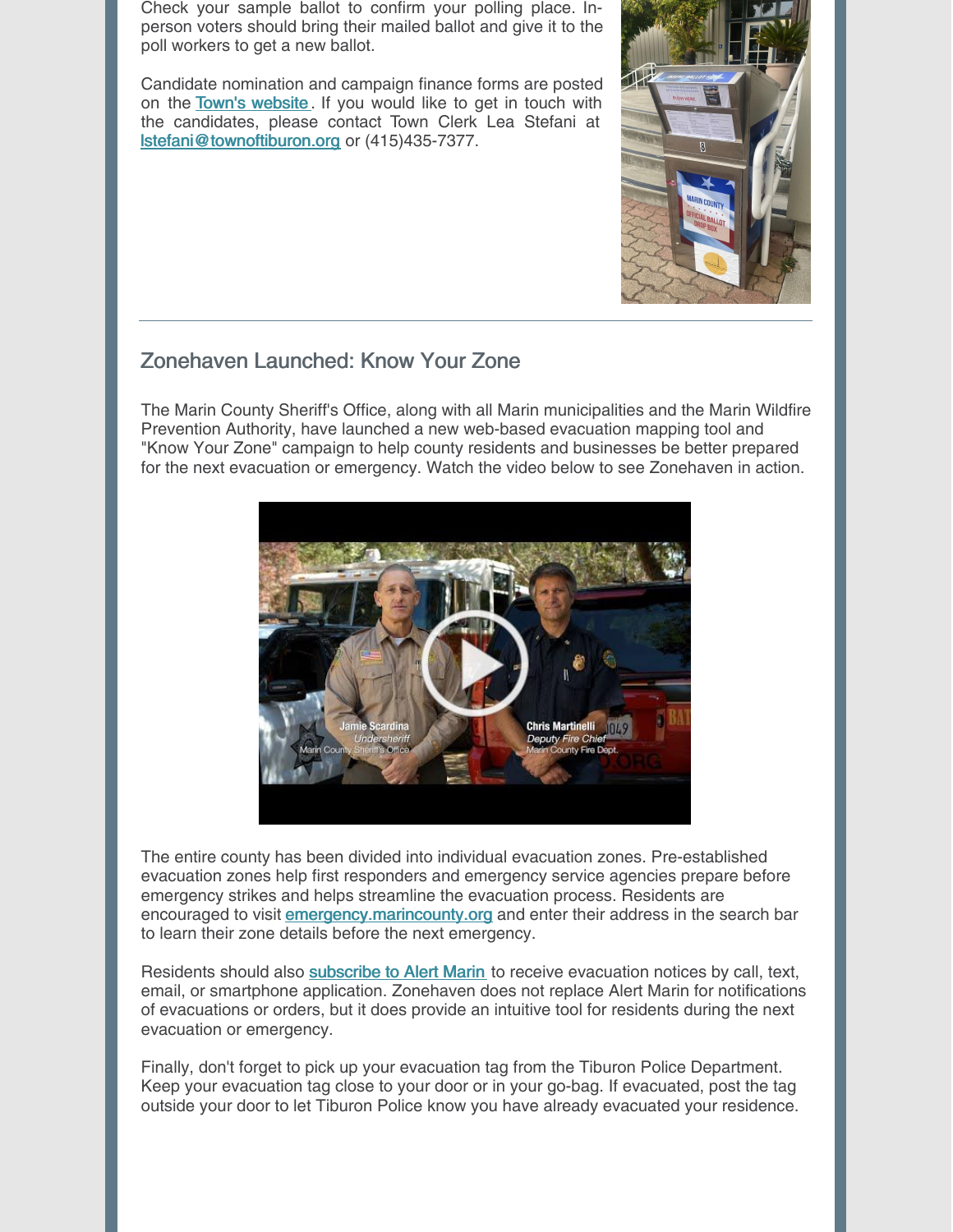

## Living & Growing Together Series: Final Circle 10/19



Over the last few months, officers and officials from the Tiburon Police Department, along with Police Chief Monaghan, have met with community members from different sectors in our community to engage them in meaningful conversations about learn how to best serve their policing needs. The purpose of the series has been to co-create an integrated and effective response to policing and community engagement.

The final community circle ([flyer](https://www.townoftiburon.org/DocumentCenter/View/2943/TIB-Community-Flyer-F-1021)) will be held virtually on Zoom on Tuesday 10/19. This circle is for all members of the Tiburon community, whether you live here or work here. All are invited to meet with our local law enforcement to be able to learn more about your policing needs in our town.

### Register on [Eventbrite\\*](https://www.eventbrite.com/e/virtual-circle-with-law-enforcement-and-tiburon-community-tickets-183825997507)

\*The Zoom link will be sent out the morning of 10/19 for those who have registered on Eventbrite.

## Free Marin Transit Rides for Seniors & People with Disabilities

Starting October 2021, Marin Transit will provide free rides on local fixed route service countywide for older adults (65+) and persons with disabilities. This will be a 6-month pilot starting from October 1, 2021 and will continue through March 3, 2022.

Some exemptions apply. Learn more at Marin [Transit.](https://marintransit.org/farepromotions)



## Upcoming Community Meetings

Town Council Next Regular Meeting: Wednesday, October 20, 2021 at 5:00 p.m.

Diversity Inclusion Task Force (A Standing Committee of the Town Council)